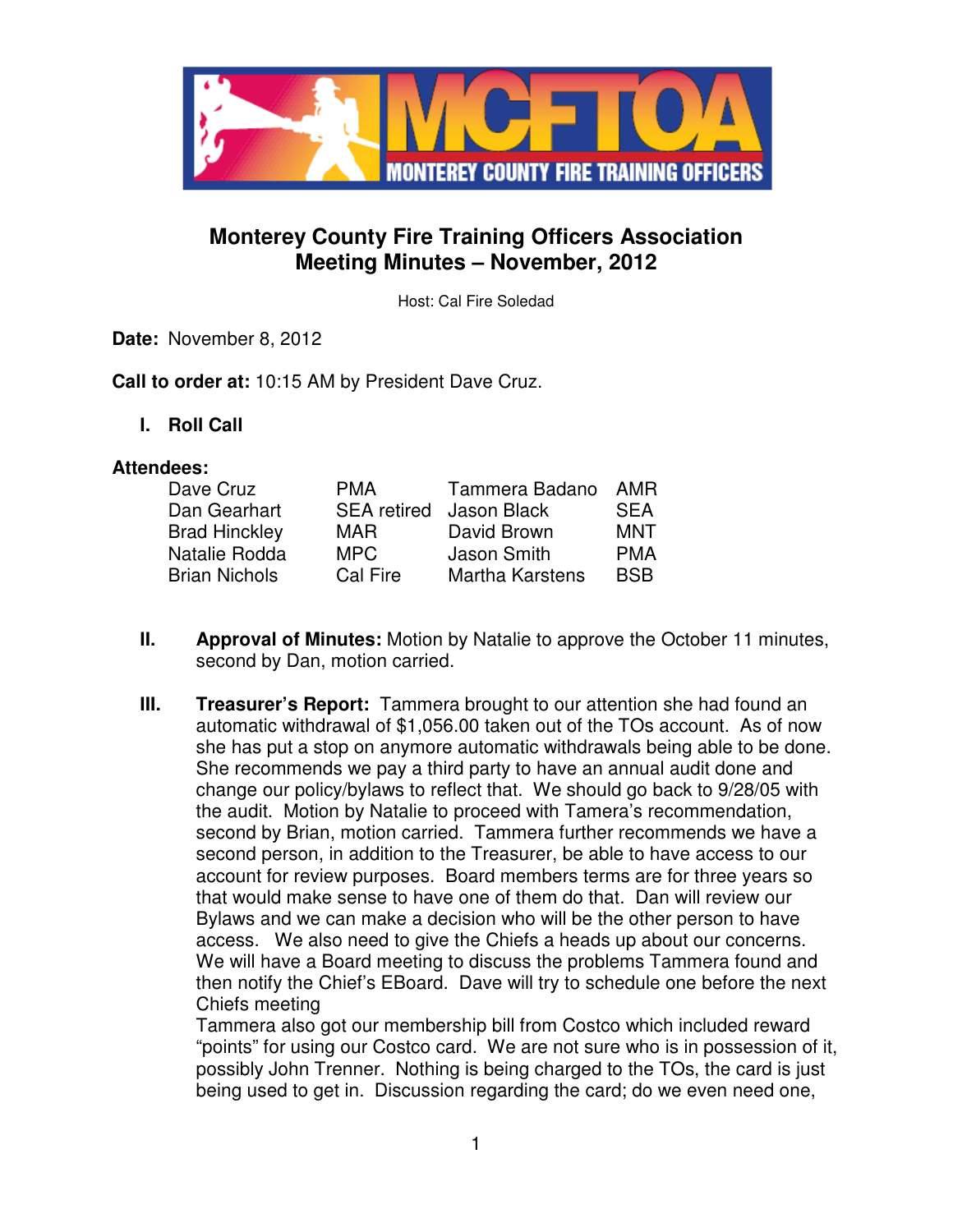

apparently John and Dan are listed on our account, get an American Express card to use to pay for TOs purchases, (it will get you into Costco), get a corporate card, keep the executive card we have now or go to an associate membership? Decided we will keep the executive card for now, Dave Cruz will get it back from John. Tammera will research the above questions. She would like to have envelopes made with our logo on them, OK to do.

**IV. Correspondence and Announcements:** Dave Cruz has not received any response back from TES2, he has now mailed our letter, called and spoken with Tim directly and emailed. He will email again and mention perhaps we might need to get an attorney involved for a little added pressure.

### **V. Committee Reports:**

- **A. Wildland Committee** Dan sent an email to Mike Conrad, BC in Santa Cruz county regarding the involvement from that County in our Wildland School
- **B. Fire Library** No report, we need to do an inventory update.

### **C. Programs/Training Classes**

- 1 Auto Ex- Deano. No report.
- 2 Brian reporting for John, the AG-EX class may be done initially in Porterville for a Train the Trainer in January, then we could do one in Monterey County using the new Trainers to help teach the class. Cal Fire is working with Mission Centered Solutions for leadership classes. Dave Cruz to check with UASI for offsetting the cost. The FF Safety and Survival class cost would be \$75 per student with10 students per instructor. The instructor cost is \$58 an hour, \$2,892, it would be a Cal Fire instructor. Brian to bring a proposal.
- 3 Dan mentioned the upcoming PG&E classes, we will need to make sure an MPC form gets filled out by those attending. He also got a list of the training managers for MC law and sent the PG&E flyer to them.
- **D. Website** Dave Cruz thanked Dan for all his good work on the web site, he said he found some good info on social media on it, Dan said it is still getting about 50 views a day. The data programming needs refreshing and he may move some of the tabs around. Discussion on putting EMS training opportunities on our site, if you send them to Dan he will put them on.
- **E. Fire Academy** Natalie was pleased that Prop. 30 passed, there will be no midyear cuts. She has 24 registered for the upcoming Fire Academy starting on January 2nd.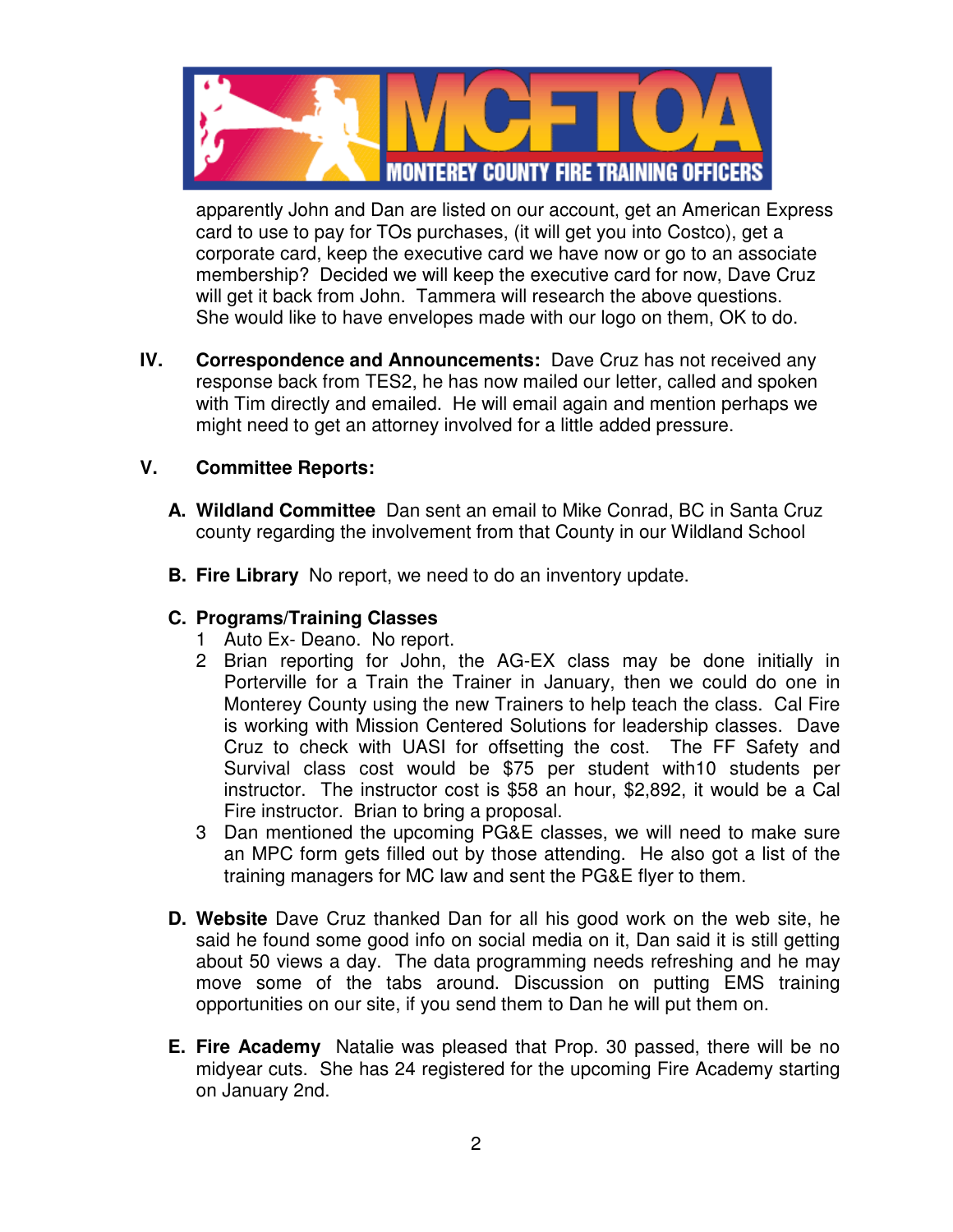

**F. Fire Chiefs Liaison Report** No report. The Chiefs meeting will be in town in November with the December one in Big Sur.

#### **G. Old Business**

Elections. Dan declined the nomination for President. We have not heard back from Ron, nominated last month. (We did understand he would probably decline).

Nomination for Jason Black for President, declined.

Nomination for Brad Hinckley for President. Dave Cruz to send an email to Brad and Ron for confirmation as well as a general email saying we are still looking for Officers. We may need to start the new year again like last year without a President.

#### **H. New Business**

Jason Black presented the information about the nozzle class for Chris Knapp. He was representing the Left Coast FOOLs organization. They want to bring training opportunities to FF and also review "near miss" and fatality reports. "The Nozzle Forward" is a 2 day class that will be taught by Seattle fire instructor Aaron Fields. They would like the TOs to sponsor the class. He did not have the cost yet, possibly \$100 per student with a potential of 40 to 50 students maximum, 20 to 30 minimum. No certification is given, just a course completion. Would like the registration to go through the TOs. We discussed the amount of work involved doing that. Jason will bring a written proposal.

#### **VIII. Good of the Order**

Jason Black-Seaside is participating in the PG&E class. Jason Smith-Airport will also participate. They are also holding a mock aircraft alert at the airport monthly. They notify other departments/agencies about the training and they can participate. The suggestion was made to use their drill as the move up drill and get Ops and TOs involved.

Brian-Danny Suarez is the new Cal Fire BC training Chief, he should be here at our next meeting.

**IX. Adjournment** Meeting adjourned at 12:34, motion by Tammera, second by Brian, motion carried.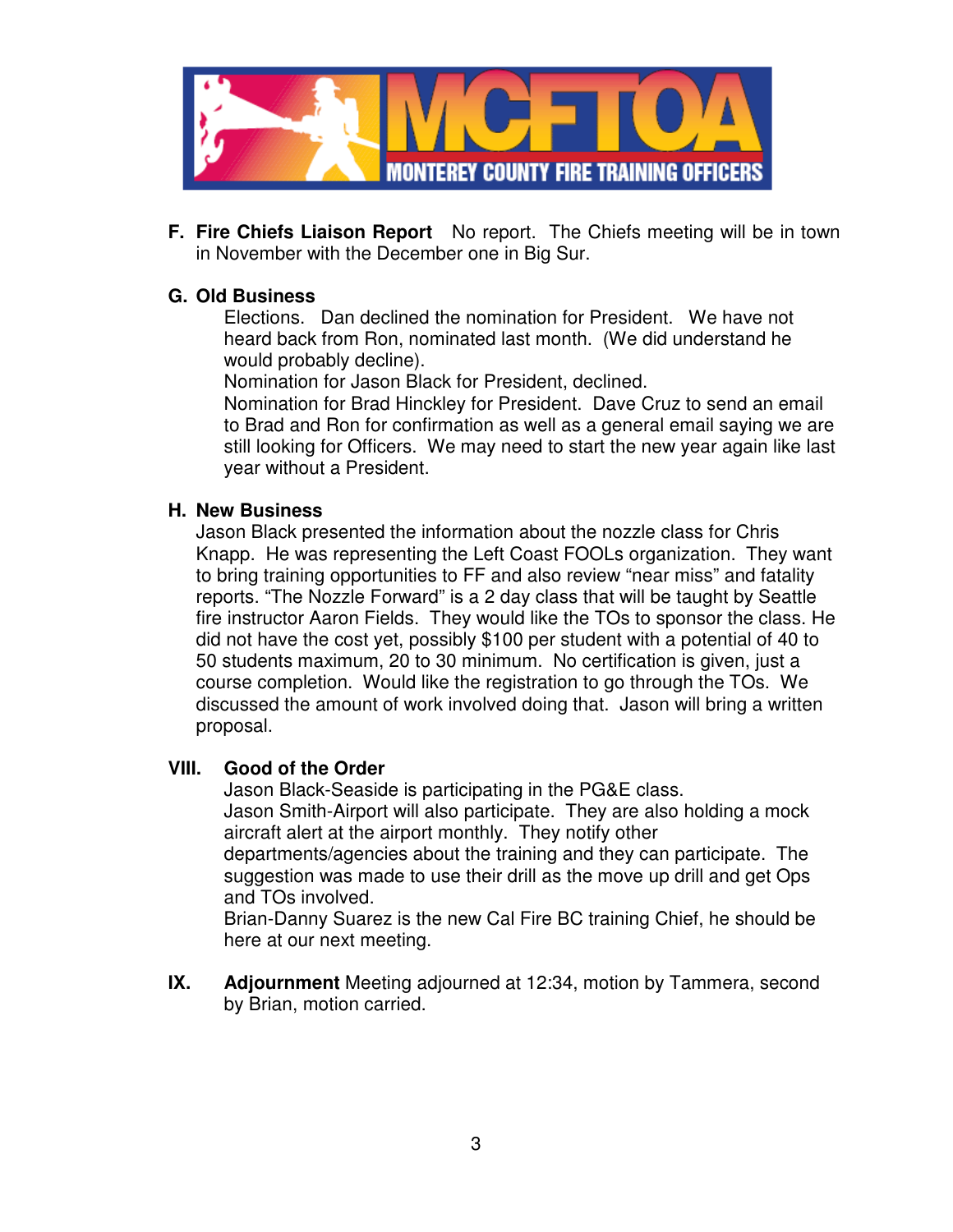

Next Meeting December 13, 2012

MPC Public Safety Training Center 2642 Colonel Durham Street Seaside, CA. 93955

#### **Host Cal Fire BEU**

Minutes prepared by Martha Karstens